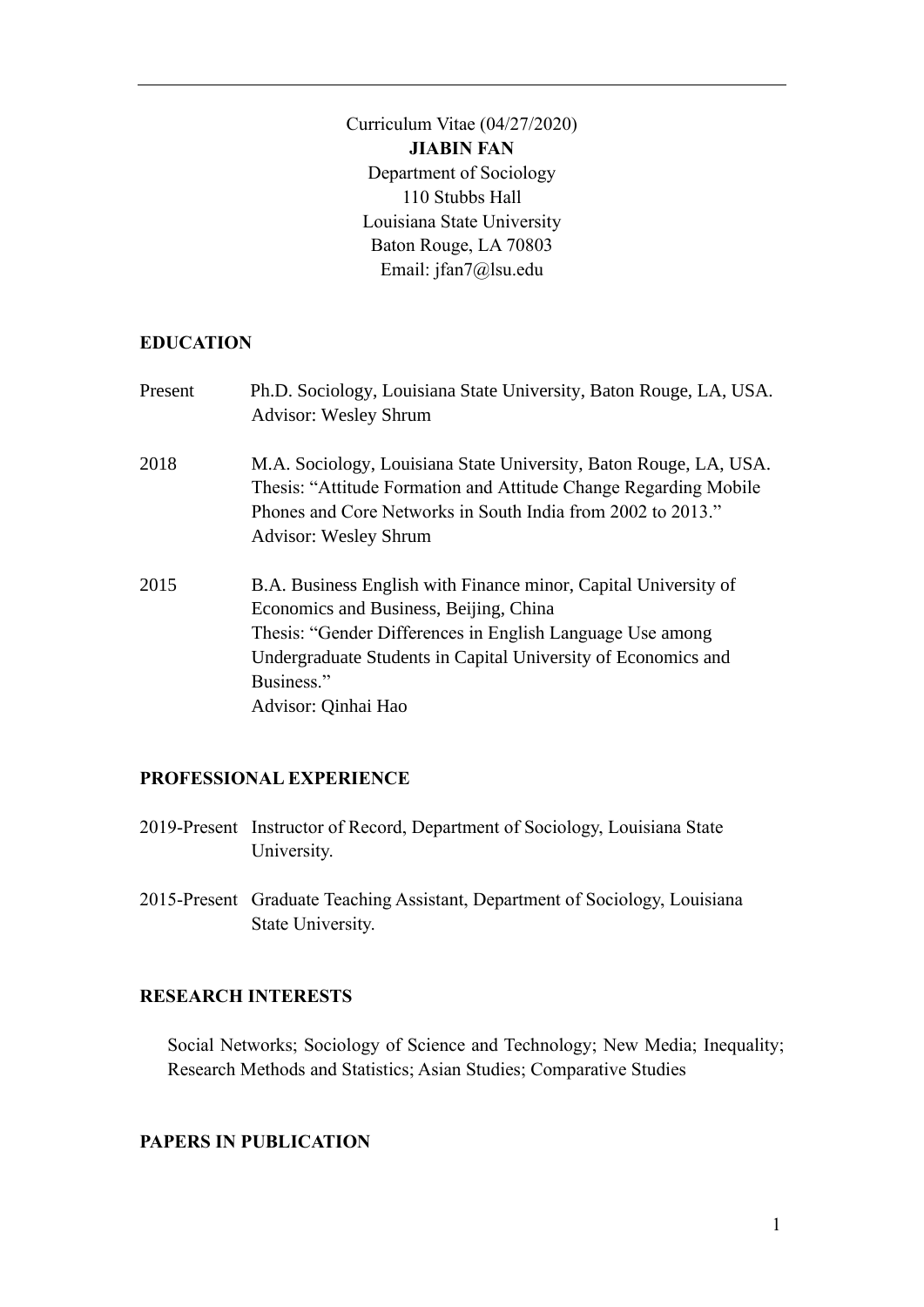- **Fan, Jiabin**, Oliver Garretson, Antony Palackal, Paige Miller, and Wesley Shrum. 2020 (forthcoming). "Bounded Solidarity and Mobile Technology: The Decline of Core Networks in South India." *Sociological Bulletin,* 69(2).
- Stroope, Samuel, Rhiannon Kroeger, and **Jiabin Fan**. "Women's Health in India and the Role of Dowry as Gender Context: Results from a National Multilevel Study." *Accepted at Journal of Biosocial Science.*
- Garretson, Oliver, **Jiabin Fan**, Paul N. Mbatia, Paige Miller, and Wesley Shrum. 2018. "When Family Replaced Friendship: Mobile Communication and Network Change in Kenya." *Sociological Forum,* 33(4), 900-923.

## **PAPERS IN PROGRESS**

- **Fan, Jiabin** and Oliver Garretson. "Exploring the Onset Risk of First Divorce and The Role of Cohabitation in Remarriage: An Event History Analysis." *Draft is available.*
- **Fan, Jiabin**, Antony Palackal, and Wesley Shrum. "Attitude Formation and Attitude Change Regarding Mobile Phones and Core Networks in South India from 2002 to 2013." *Draft is available.*
- **Fan, Jiabin.** "Exploring the Onset Risks of First Marijuana Use and the Predictors of Cessation of Marijuana use among U.S. Adults." *Draft is available*.
- **Fan, Jiabin**. "Cross-National Variations in Life Satisfaction for the Past Three-Decade." *Conducting Analysis*.
- Oliver, Garretson, and **Jiabin Fan**. "The Effects of Media Use on Happiness: A Multilevel Logistic Model Using the World Values Survey." *Conducting Analysis*.
- **Fan, Jiabin**, Paul N. Mbatia, Antony Palackal, and Wesley Shrum. "Comparative studies of Attitude Change Regarding Mobile Phones and Core Networks in South India and Kenya from 2002 to 2013: A Structural Equation Modeling with Latent Variables." *Conducting Analysis.*

#### **HONORS, AWARDS, AND NOTABLE ACTIVITIES**

2020 Graduate Student Travel Award, College of Social Sciences & Humanities, Louisiana State University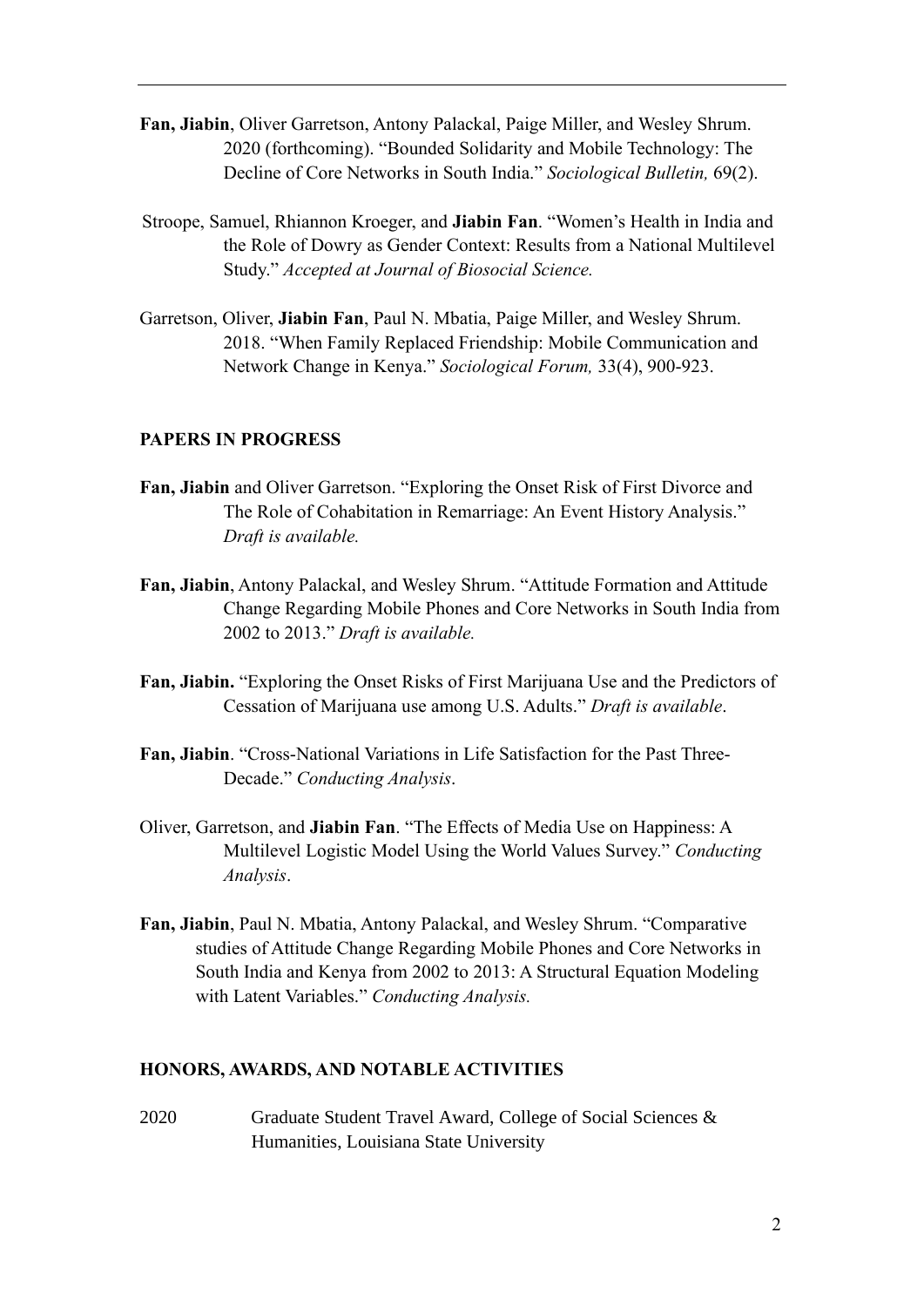| 2020      | Nominated Outstanding Graduate Student Teacher in College of Social<br>Sciences & Humanities, Louisiana State University                            |
|-----------|-----------------------------------------------------------------------------------------------------------------------------------------------------|
| 2019      | Clifford C. Clogg Scholarship to participate in Inter-University<br>Consortium for Political and Social Research (ICPSR), University of<br>Michigan |
| 2019      | Graduate Student Travel Award, Graduate School, Louisiana State<br>University                                                                       |
| 2011-2015 | Top Award of People's Scholarship for all four years, Capital<br>University of Economics and Business                                               |

## **PROFESSIONAL TRAINING AND CERTIFICATION**

- 2019 Empirical Implications of Theoretical Models (EITM) Certification---- -- Multilevel Models, Network Analysis, Structural Equation Models with Latent Variables, Institute for Social Research, University of Michigan
- 2019 Inter-University Consortium for Political and Social Research (ICPSR) Summer Program in Quantitative Methods of Social Research, University of Michigan

## **TEACHING EXPERIENCE**

|               | <b>Instructor of Record, Louisiana State University</b>                  |
|---------------|--------------------------------------------------------------------------|
|               | Spring 2020 SOCL 2201 Introduction to Statistical Analysis               |
| Fall 2019     | SOCL 2201 Introduction to Statistical Analysis                           |
| Spring $2019$ | SOCL 2201 Introduction to Statistical Analysis                           |
|               | <b>Statistics Laboratory Instructor, Louisiana State University</b>      |
| Fall 2018     | SOCL 2201 Introduction to Statistical Analysis, with Dr. Heather Rackin  |
| Fall 2017     | SOCL 2201 Introduction to Statistical Analysis, with Dr. Muhammed Yildiz |
| Spring $2017$ | SOCL 2201 Introduction to Statistical Analysis, with Dr. Isaiah Cohen    |
|               | <b>Teaching Assistant, Louisiana State University</b>                    |
| Fall 2018     | SOCL 7721 Methods of Social Investigation, with Dr. Samuel Stroope       |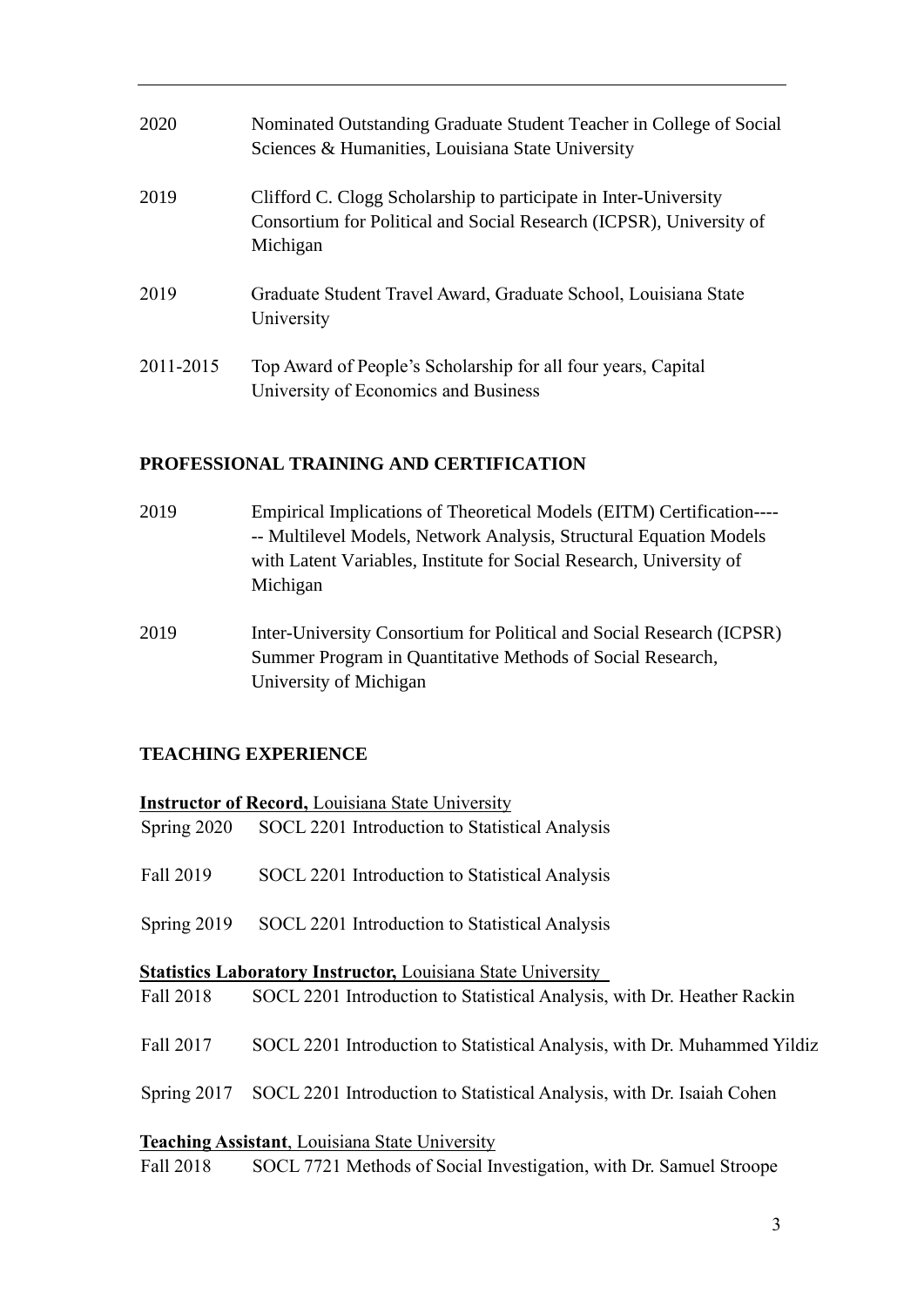SOCL 4451 Sociology of Medicine, with Dr. Samuel Stroope Spring 2018 SOCL 4441 Sociology of Religion, with Dr. Samuel Stroope SOCL 4461 Criminology, with Dr. Jose Torres Fall 2016 SOCL 7721 Methods of Social Investigation, with Dr. Samuel Stroope SOCL 4451 Sociology of Medicine, with Dr. Samuel Stroope Spring 2016 SOCL 4441 Sociology of Religion, with Dr. Samuel Stroope SOCL 3510 Sociology of Deviance, with Dr. Ginger Stevenson Fall 2015 SOCL 4451 Sociology of Medicine, with Dr. Samuel Stroope **Guest Lecture,** Louisiana State University Fall 2019 "Mobile Communication, Internet, and Social Networks in South

- India." Presented at John Aggrey's SOCL 2001 Introduction to Sociology.
- Spring 2017 "Correlation." Presented at Isaiah Cohen's SOCL 2201 Introduction to Statistical Analysis.

# **RESEARCH EXPERIENCE**

- 2020-Present Pandemic Fire and Locative Fear: An Eight Country Study of Response to COVID-19 – with Dr. Wesley Shrum, Louisiana State University.
- 2020-Present Community Cooperation in Response to the COVID-19 Pandemic with Dr. Frederick Weil, Louisiana State University.
- 2016-Present Photographic Portraits and Hurricane Katrina Recovery of New Orleans Neighborhoods Change – with Dr. Frederick Weil, Louisiana State University.

## **PRESENTATIONS AND RELATED ACTIVITIES**

- 2020 **Fan, Jiabin**. "Exploring the Risks of First Marijuana Use and the Predictors of Cessation of Marijuana use among U.S. Adults." Paper accepted to present at the annual meeting of Population Association of America. Washington, DC (*Presented online*).
- 2020 **Fan, Jiabin**. "Onset Risks of First Marijuana Use among U.S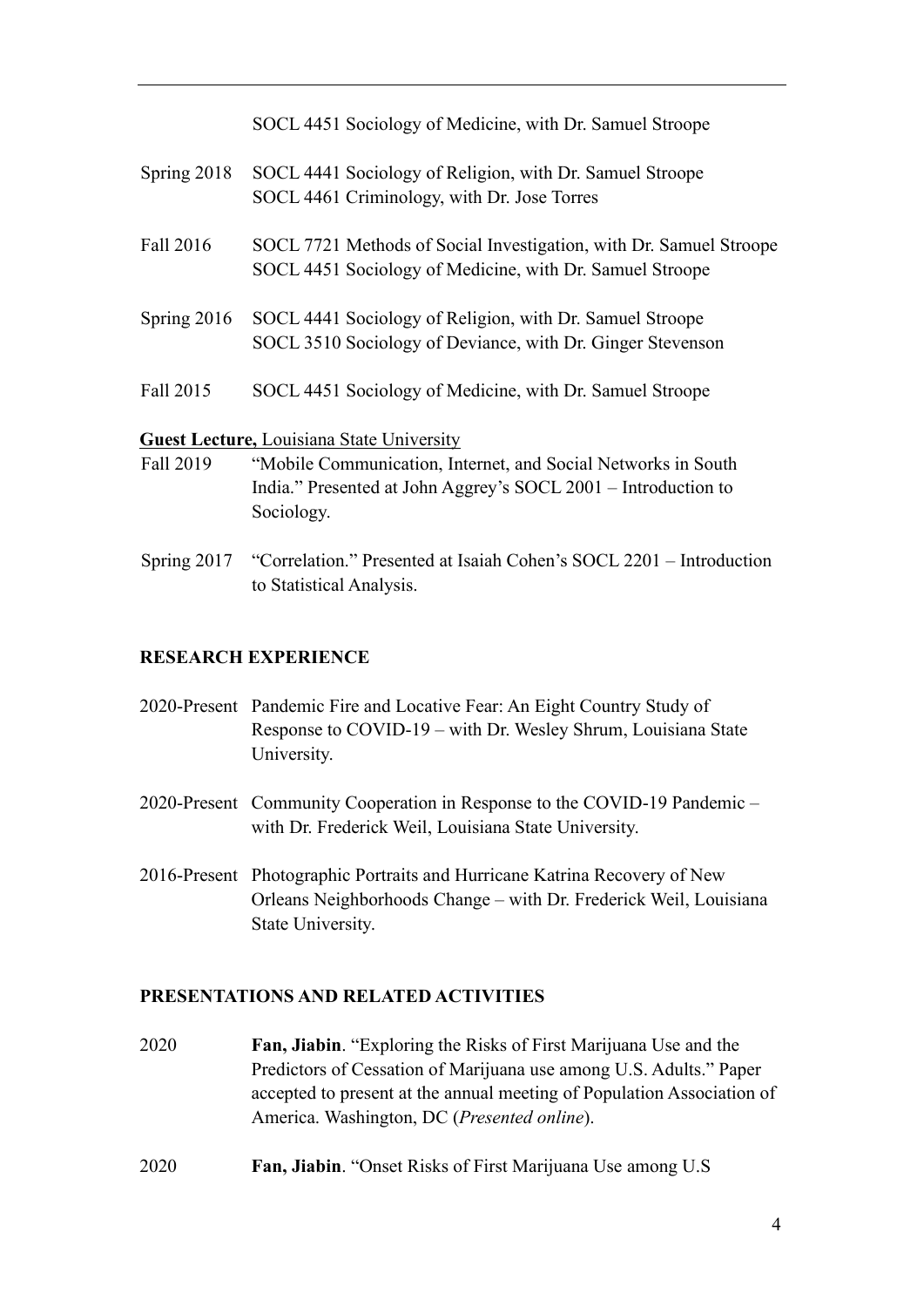|      | Adolescents." Paper accepted but cancelled to present at the annual<br>meeting of Southern Sociological Society. Jacksonville, FL.                                                                                                                                                        |
|------|-------------------------------------------------------------------------------------------------------------------------------------------------------------------------------------------------------------------------------------------------------------------------------------------|
| 2019 | Fan, Jiabin, Oliver Garretson, Antony Palackal, Paige Miller, and<br>Wesley Shrum. "Bounded Solidarity and Mobile Technology: The<br>Decline of Core Networks in South India." Paper presented at the<br>annual meeting of the Society for Social Studies of Science. New<br>Orleans, LA. |
| 2019 | Fan, Jiabin and Oliver Garretson. "Exploring the Onset Risk of First<br>Divorce and The Role of Cohabitation in Remarriage: An Event<br>History Analysis." Paper presented at the annual meeting of the<br>Southern Sociological Society. Atlanta, GA.                                    |
| 2019 | Garretson, Oliver and <b>Jiabin Fan</b> . "The Effects of Media Use on<br>Happiness: A Logistic Regression Using the World Values Survey."<br>Paper presented at the annual meeting of the Southern Sociological<br>Society. Atlanta, GA.                                                 |

# **SERVICE ACTIVITIES**

|           | 2016-Present Ad-Hoc Reviewer, <i>Ethnografilm</i> Festival, Paris, France                                                                    |
|-----------|----------------------------------------------------------------------------------------------------------------------------------------------|
| 2019      | Reviewer, <i>Statistics for Social Understanding</i> , Rowman & Littlefield                                                                  |
| 2019      | Filming, Plenary Session, Annual Meeting of the Society for Social<br>Studies of Science, New Orleans, LA.                                   |
| 2019      | Organizer, Ethnographic Films, <i>Ethnograpfilm Paris</i> , Annual Meeting<br>of the Society for Social Studies of Science, New Orleans, LA. |
| 2017-2018 | Officer, Sociology Graduate Student Association, Louisiana State<br>University, Baton Rouge, LA.                                             |
| 2017      | Technical Task Force, Metrics Resolution Council, Society for Social<br><b>Studies of Science</b>                                            |

# **INTERSHIP EXPERIENCE**

2014 Global Volunteer, Association Internationale des Etudiantsen Sciences Economiqueset Commerciales (AIESEC in Africa), Egypt, Africa